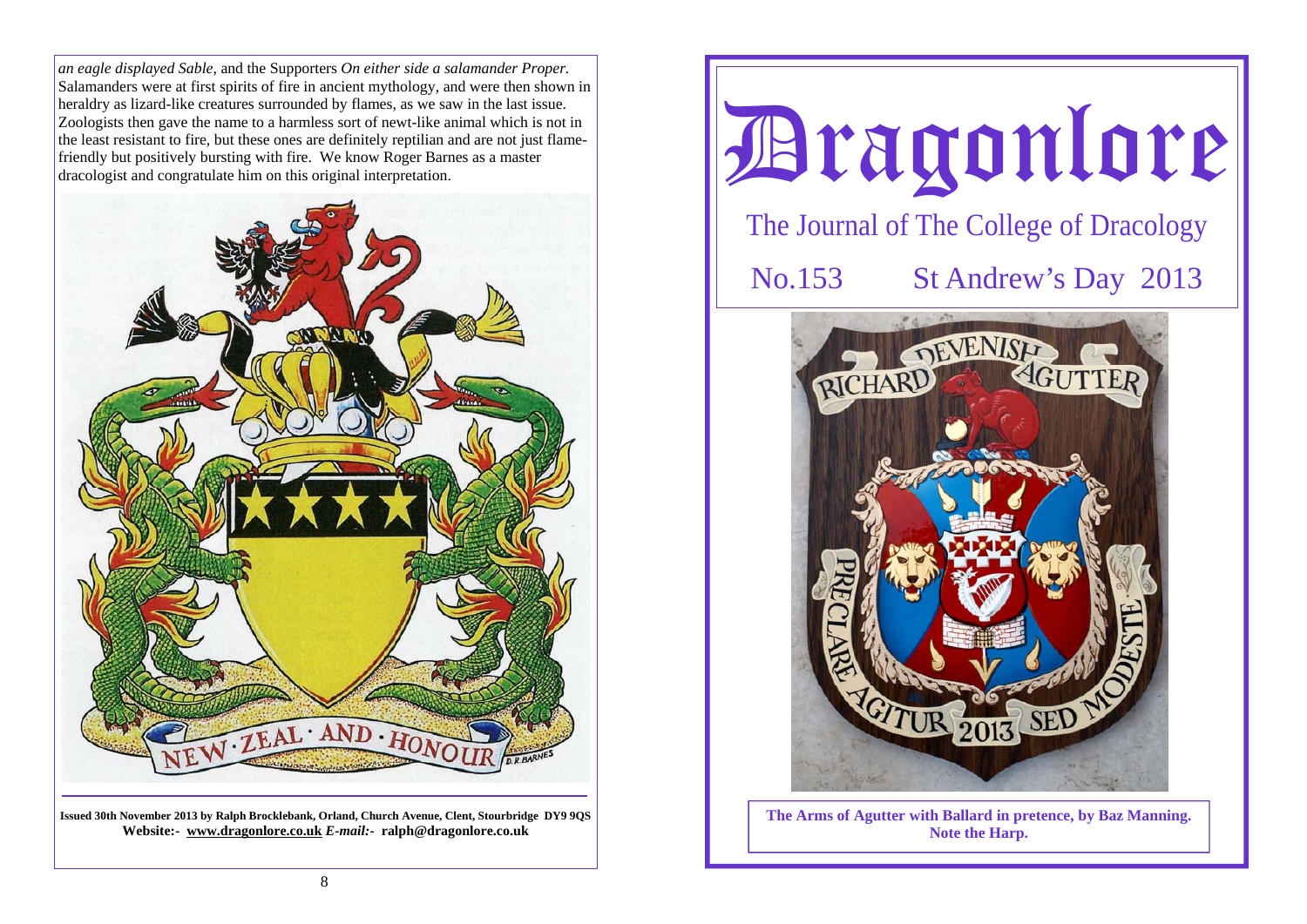

 **The College of Dracology for the Study of Fabulous Beasts** 



*With great regret we record the death of Pete Taylor, after a long illness. He had edited The Heraldry Gazette and then The Heraldic Craftsman with great distinction, and was always a keen supporter of Dragonlore. Our thoughts are with his two sons, Malcolm and Gordon.* 

*Sadly we also note the death of Ann Gooding, who was skilful in many handicrafts and once sent us a wistful little Dragon. As she was my elder sister, the betting was that I would be the next to go, so if, in the event of such an occurrence, there is somebody who would like to take on Dragonlore, it would be very comforting to hear from them.* 



Saint Andrew was one of the first disciples of Jesus. He was the brother of Simon called Peter, and by a strange sequence of events, became the Patron Saint of Scotland (and also of Greece, Romania, Russia and Barbados), and is celebrated every  $30<sup>th</sup>$ November. Since we commemorated Saints David, Patrick and George, our other national Patron Saints, earlier in the year, it is only fair to note St Andrew now. We have hit on this date before, in 1997 (*No 14*), 2000 (*No 21*) and 2011 (*No 131*), but nothing was said about Andrew until No 131 and then not much. The picture of him at the Last Supper by Leonardo shows an elderly man with his hands raised in a gesture of disassociation, Jesus having just announced that one of those at the table would betray him. The

apostle leaning over his shoulder is St James the Less (*see No 137*).

We have often seen a harp decorated with a female figure, and occasionally that of a lion, but the Ballard arms on the cover is the first time we have seen a Dragon in that rôle. It is there because the grantee's wife was from Wessex, but is not specified in the blazon – just a nice little artistic touch. The painting of the arms is one of Baz Manning's splendid contributions to Goldsmiths Hall, the Agutter arms being full of puns – "goutes or," an arrow or *sagitta*, the crest is an agouti, and the motto continues in the same vein, "Preclare Agitur sed Modeste" meaning "We do well but with modesty.".

## **JOURNAL SCAN**

**The Blazon Vol 7, No 2, Issue 14, Winter 2012** (*sic*, actually received October 2013). This enterprising journal from British Columbia had just the one Dragon in it, a red demi-dragon crest on a first attempt at designing a coat of arms by a third-grade student in an article by Carl Larsen on "Can Heraldry Really Interest Young Canadians?" After he and Allan Ailo had taught a couple of classes in a school in Burnaby, the answer is a resounding "Yes."

**The White Lion Society Newsletter No 59, November 2013,** has a few Martlets and three Griffins' heads among the arms of Bishops of Worcester in one of Roland Symons' stunning displays.

**Flagmaster 148 (October 2013)** has the red Welsh Dragon supporting the arms of Oliver Cromwell as Lord Protector, and a whole page devoted to the New County Flag of Somerset, with a clear drawing of the recently adopted flag itself (*see No 150*) and six of the semi-finalists that failed the final choice, each with the same Dragon on it, some large and some small. Also shown, the arms of Barbados with its heraldic Dolphin supporter.

**Tak Tent No 61, Autumn 2031** (November) has some fine carvings of fabulous beasts, one Griffin and one Dragon, taken by James Dempster on a visit to Bologna, but rather surprisingly, no Unicorns at all.

**The Heraldic Craftsman No 84, November 2013** has a tiny Dragon's head crest in a stained glass window at the V & A, some Martlets on Burgoyns's shield and the Mercian two-headed Eagle in another of Roland Symons' displays – all for the sharpeyed.

# **SALAMANDER SUPPORTERS**

Bernard Freyberg was born in England but migrated to New Zealand with his family at the age of two. During the First World War he fought gallantly, winning the Victoria Cross, and in the Second World War he commanded the NewZealand Division, fighting in Greece, Crete, North Africa and Italy and earning the enthusiastic approval of Winston Churchill. From 1946 to 1952 he served as New Zealand's first home-grown Governor-General and was then ennobled. He died in 1963. His arms, illustrated here by Roger Barnes, are blazoned *Or on a chief Sable four mullets of the Field.* The Crest is *A demi-lion Gules holding between the paws*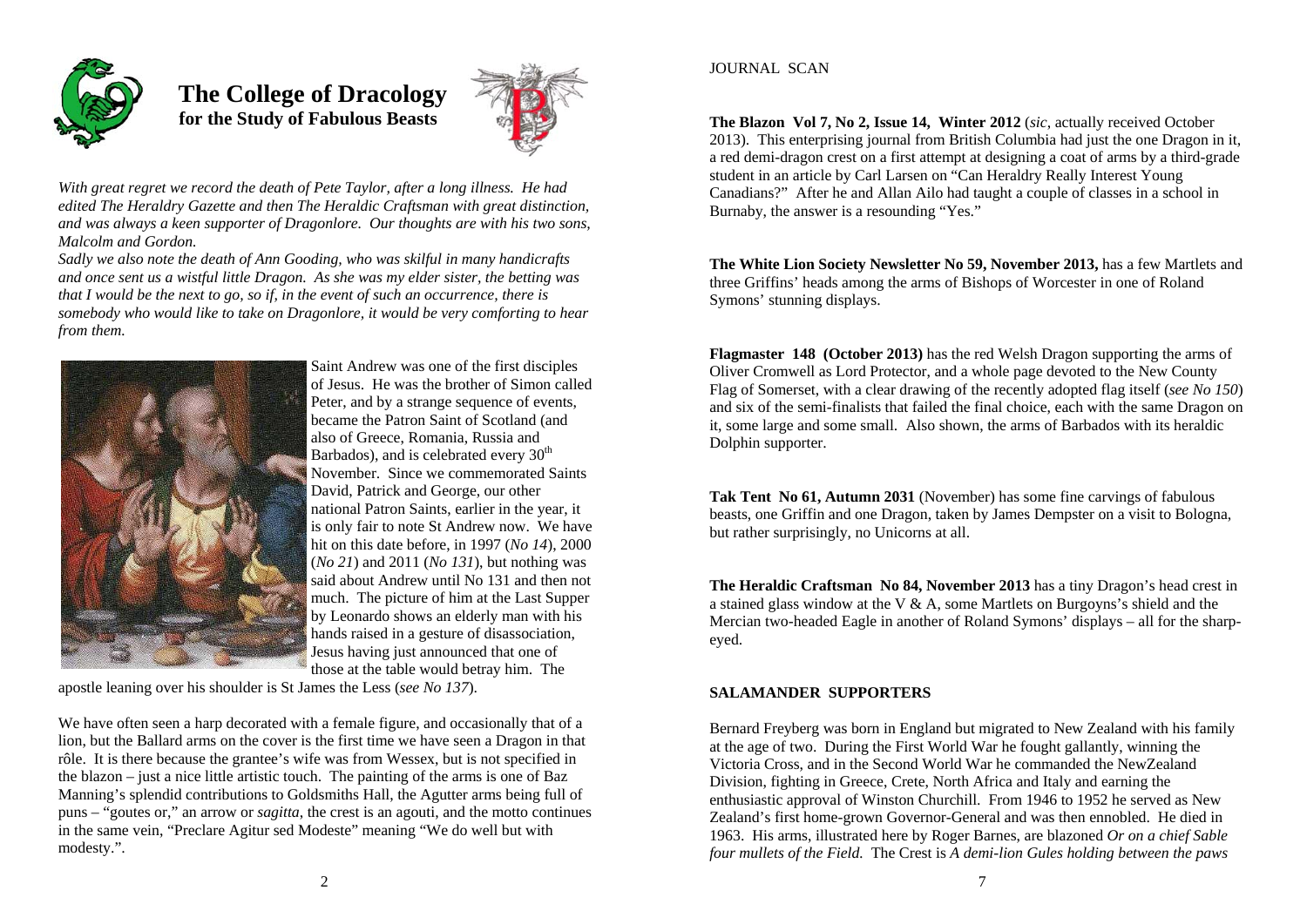### **ONE OF HUPP'S HERALDIC HORRORS**



**Stephen Tudsbery-Turner** sent this example of Otto Hupp's artistic mastery, the crest from the arms of Hiltprant with its animated Dragon.

## BOOK REVIEW

**Sea Monsters on Medieval and Renaissance Maps** by Chet Van Duzer (The British Library, London 2013) is a scholarly and thoroughly well illustrated survey of its field, which includes the examples we showed in No 143 and dozens more besides.

**ODD STREAK** from *The Daily Mail,* 6 Nov 2013, a new twist on an old joke.



#### **MOTORING MONSTERS**

Lord Lingfield sent this picture of his Bagwyn crest (*see No 143*) in the form of a mascot cast in stainless steel by the distinguished sculptor, the late Sir David Hughes Bt SHA, who died in 2003. For another example of Sir David's work, see No 35, p 4. About the mascot, Lord Lingfield writes, "It decorated my Bentley's radiator for many years and then was retired to the mantelpiece in case the Bagwyn's lengthy horns shredded a cyclist." Pedestrians were also at risk, we are supposed to believe. For another reminder of those carefree days, here is a Griffin





mascot from a vintage Prince Henry Vauxhall, a model from the time before General Motors took over Vauxhalls and turned it into a rival to Fords. This stately car was so grand it made the Le Mans-type Bentley alongside look quite common. Vauxhalls at least kept the Griffin badge, which we have shown from time to time.